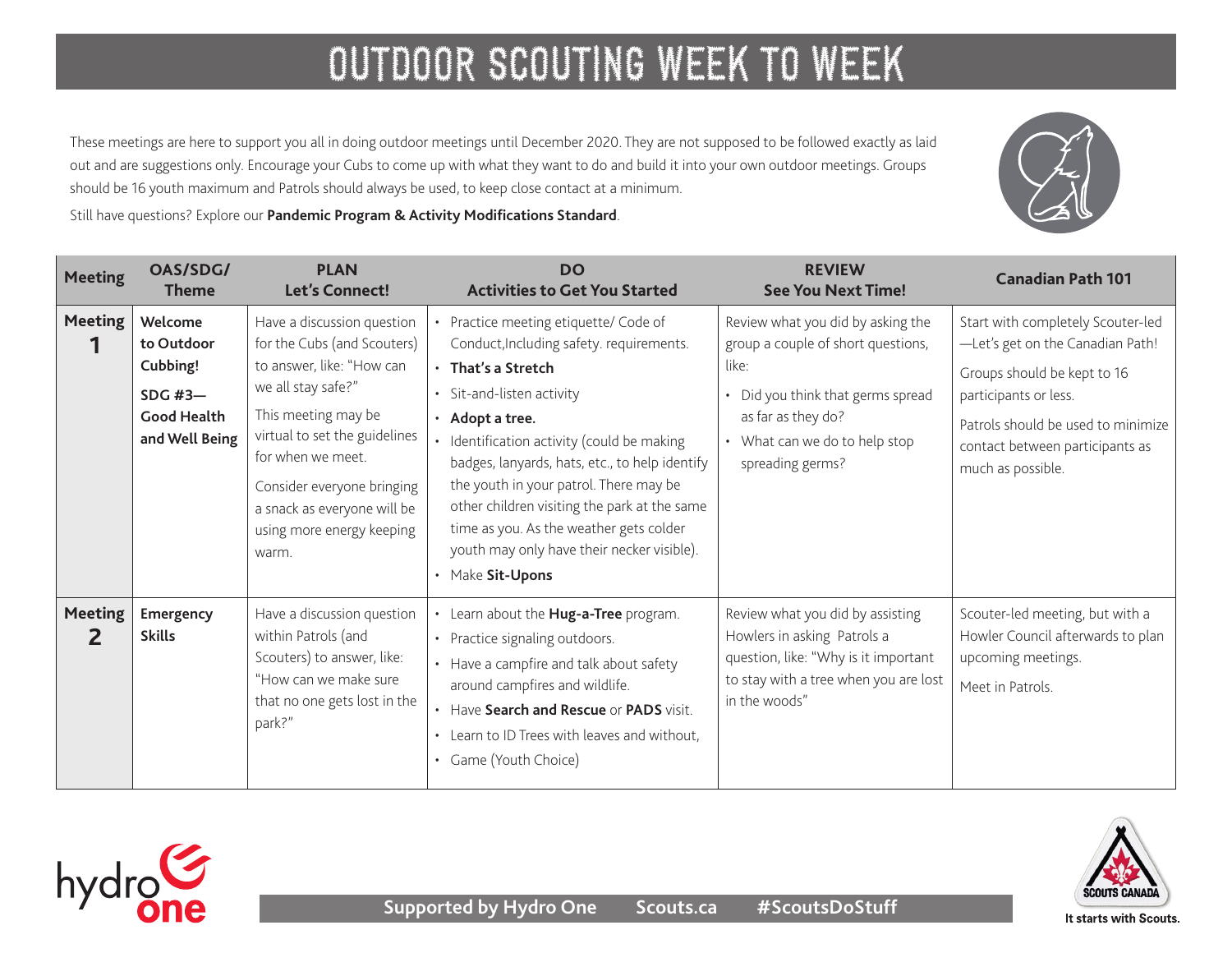| <b>Meeting</b>      | OAS/SDG/<br><b>Theme</b>           | <b>PLAN</b><br><b>Let's Connect!</b>                                                                                                          | <b>DO</b><br><b>Activities to Get You Started</b>                                                                                                                                                                                              | <b>REVIEW</b><br><b>See You Next Time!</b>                                                                                                                                           | <b>Canadian Path 101</b>                                                                                                                                                                                                                                          |
|---------------------|------------------------------------|-----------------------------------------------------------------------------------------------------------------------------------------------|------------------------------------------------------------------------------------------------------------------------------------------------------------------------------------------------------------------------------------------------|--------------------------------------------------------------------------------------------------------------------------------------------------------------------------------------|-------------------------------------------------------------------------------------------------------------------------------------------------------------------------------------------------------------------------------------------------------------------|
| <b>Meeting</b><br>3 | SDG #15-Life<br>on Land            | Have a discussion question<br>for the Cubs (and Scouters)<br>to answer, like: "How can<br>we work safely with the<br>tools?"                  | <b>Be Bird Safe</b><br><b>Bird of a Feather</b><br>· Helping Habitats<br>• Build bird boxes or bat<br>boxes.<br><b>Citizen Scientist</b><br>$\bullet$<br>· Game (Youth Choice)                                                                 | Review what you did by asking the<br>Cubs a couple of short questions,<br>like: "What do birds do to help<br>themselves stay warm?"<br>Send the Cubs home to learn their<br>address. | Scouter-led meeting, but with a<br>Howler Council afterwards to plan<br>upcoming meetings.<br>Meet in Patrols.                                                                                                                                                    |
| <b>Meeting</b><br>4 | SDG #15-Life<br>on Land            | Have Howlers lead a<br>discussion (with Scouter<br>Support), like: "Why do<br>we need to be safe around<br>fires?"                            | · Look after a garden plot.<br>• Prepare a garden for winter.<br>• Build composters and container gardens.                                                                                                                                     | Review what you did by asking the<br>group a couple of short questions,<br>like: "Why is it important to prepare<br>a garden for winter?"                                            | Have the group plan an activity<br>for the whole Section. You can pick<br>one of the upcoming themes and<br>plan a full meeting based on that!<br>Meet in Patrols.                                                                                                |
| <b>Meeting</b><br>5 | <b>Vertical Skills</b>             | Have a discussion question<br>for the Cubs (and Scouters)<br>to answer, like: "What is<br>your favourite activity to<br>do when at the park?" | • Have a safety moment about different<br>climbing terrains.<br>• Playground Workout<br>• Visit a playground, making sure to disinfect<br>first.<br>• Learn to put on climbing harness safely.<br>Remember to bring flashlights or head lamps. | Review what you did by having<br>Howlers ask the group a question,<br>like: "What is something new you<br>learned today?"                                                            | Plan-Do-Review<br>Plan: "How are you going to make<br>sure that you can safely use the<br>climbing structure?<br>Do your adventure and then<br>Review what you have done. How<br>can you apply this concept to the<br>meetings that your Patrols are<br>planning? |
| <b>Meeting</b><br>6 | SDG #14-Life<br><b>Below Water</b> | Have a discussion question<br>for the Cubs (and Scouters)<br>to answer, like: "What do<br>you think it would be like<br>living under water?"  | • Water Filter<br>Oil Spill Experiment<br>• Try ice fishing /fishing<br>• Game (Youth Choice)                                                                                                                                                  | Review what you did by asking the<br>group a couple of short questions,<br>like: "How can we make sure that<br>our water is clean for every creature<br>on our planet?"              | Facilitated Programming-let's get<br>on the Canadian Path!                                                                                                                                                                                                        |

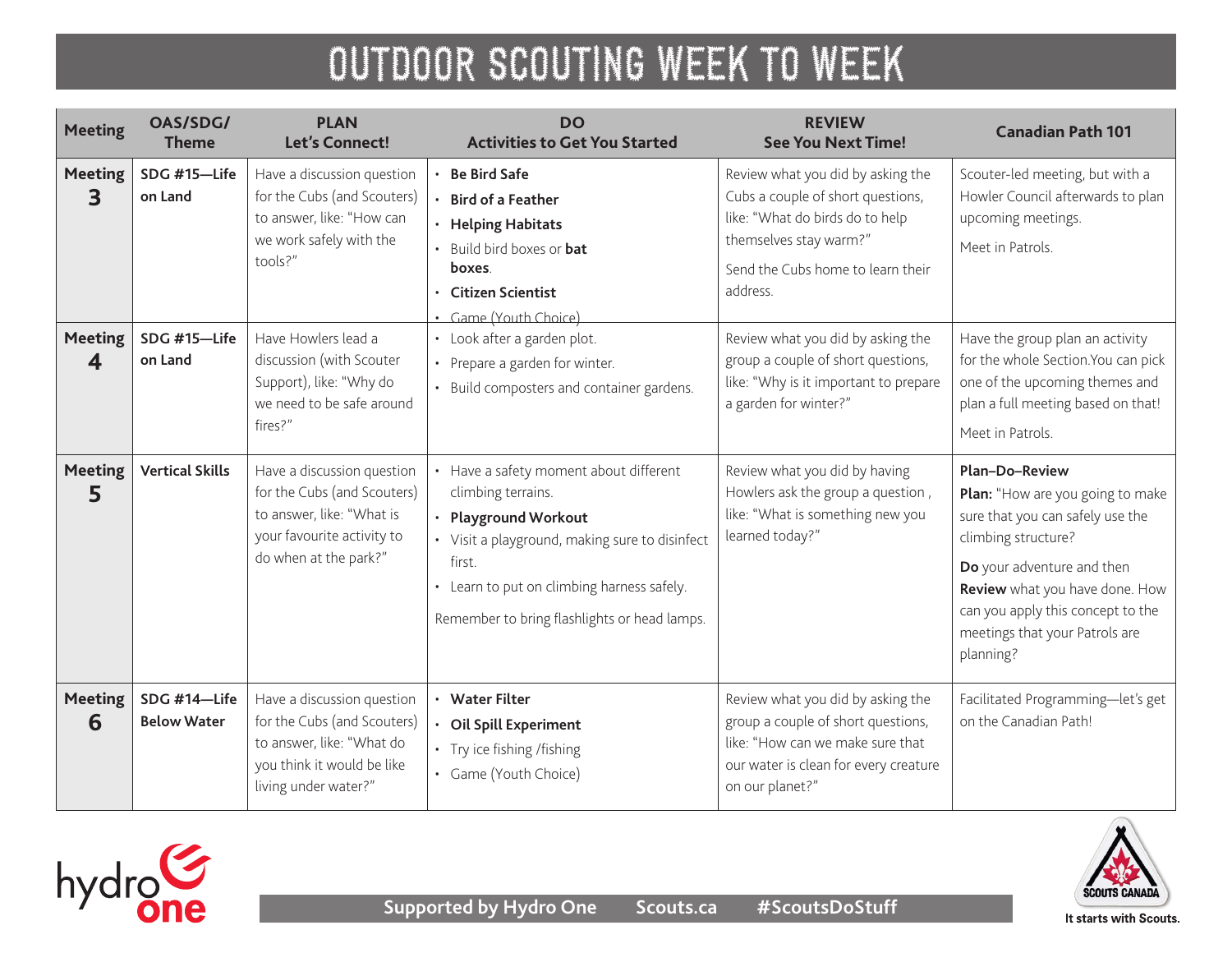| <b>Meeting</b>      | OAS/SDG/<br><b>Theme</b> | <b>PLAN</b><br><b>Let's Connect!</b>                                                                                                                               | <b>DO</b><br><b>Activities to Get You Started</b>                                                                                                                                                                                                            | <b>REVIEW</b><br><b>See You Next Time!</b>                                                                                                                                  | <b>Canadian Path 101</b>                                                                                                                                                                                                              |
|---------------------|--------------------------|--------------------------------------------------------------------------------------------------------------------------------------------------------------------|--------------------------------------------------------------------------------------------------------------------------------------------------------------------------------------------------------------------------------------------------------------|-----------------------------------------------------------------------------------------------------------------------------------------------------------------------------|---------------------------------------------------------------------------------------------------------------------------------------------------------------------------------------------------------------------------------------|
| <b>Meeting</b>      | <b>Scout Craft</b>       | Have a discussion question<br>for the Cubs (and Scouters)<br>to answer, like: "What cool<br>things have you done at<br>Camp?                                       | Safety-around camp (buddy system, tell a<br>Scouter where you are going, etc.).<br>How do you know that water is safe to<br>drink?<br>• Learn to tie a reef, round turn, two half<br>hitches, figure of eight follow-through knot.<br>• Game (Youth Choice). | Review what you did by asking the<br>Patrols a couple of short questions,<br>like: "What skill will you teach your<br>parents?"<br>Try out your new knot skills at home.    | Facilitated Programming with<br>a White Tail/Howler Council<br>afterwards to plan upcoming<br>meetings, and breakinto Patrols<br>with youth input on the program<br>going forward.                                                    |
| <b>Meeting</b><br>8 | <b>Scout Craft</b>       | Have Howlers lead a<br>discussion (with Scouter<br>Support), like: "What new<br>knot have you learned for<br>this week?"                                           | • Practice building shelters.<br>• Hang a drying line.<br>• Hang our mess kits<br>Build a campfire (collect wood).<br>Cooking $TC$ $\boxed{\overline{P}}$<br><b>Leave No Trace</b><br>Game (Youth Choice).                                                   | Review what you did by assisting<br>Howlers in asking Patrols a question,<br>like: "How can we do to make sure<br>to leave no trace?"                                       | Have the group plan an activity for<br>the whole Section. You can pick<br>one of the upcoming themes and<br>plan a full meeting based on that!                                                                                        |
| <b>Meeting</b><br>9 | <b>Winter Skills</b>     | Have a discussion question<br>for the Cubs (and Scouters)<br>to answer, like: "What<br>other shelters can we build<br>at home?"<br>Check out IKEA's fort<br>plans. | Follow the leader game (to teach about<br>staying on a trail). Use glow sticks to help<br>the youth find the leader.<br>Night T-Rex games (see resource section)                                                                                             | Review what you did by having<br>Howlers ask a question to the group,<br>like: "Does anyone know why pirates<br>have a patch on their eye?"-so they<br>can see in the dark. | Use Plan, Do, and Review.<br>Plan what materials are needed<br>for your adventure.<br>Do your adventure and then<br>Review what you have done. How<br>can you apply this concept to the<br>meeting that your Howlers are<br>planning? |



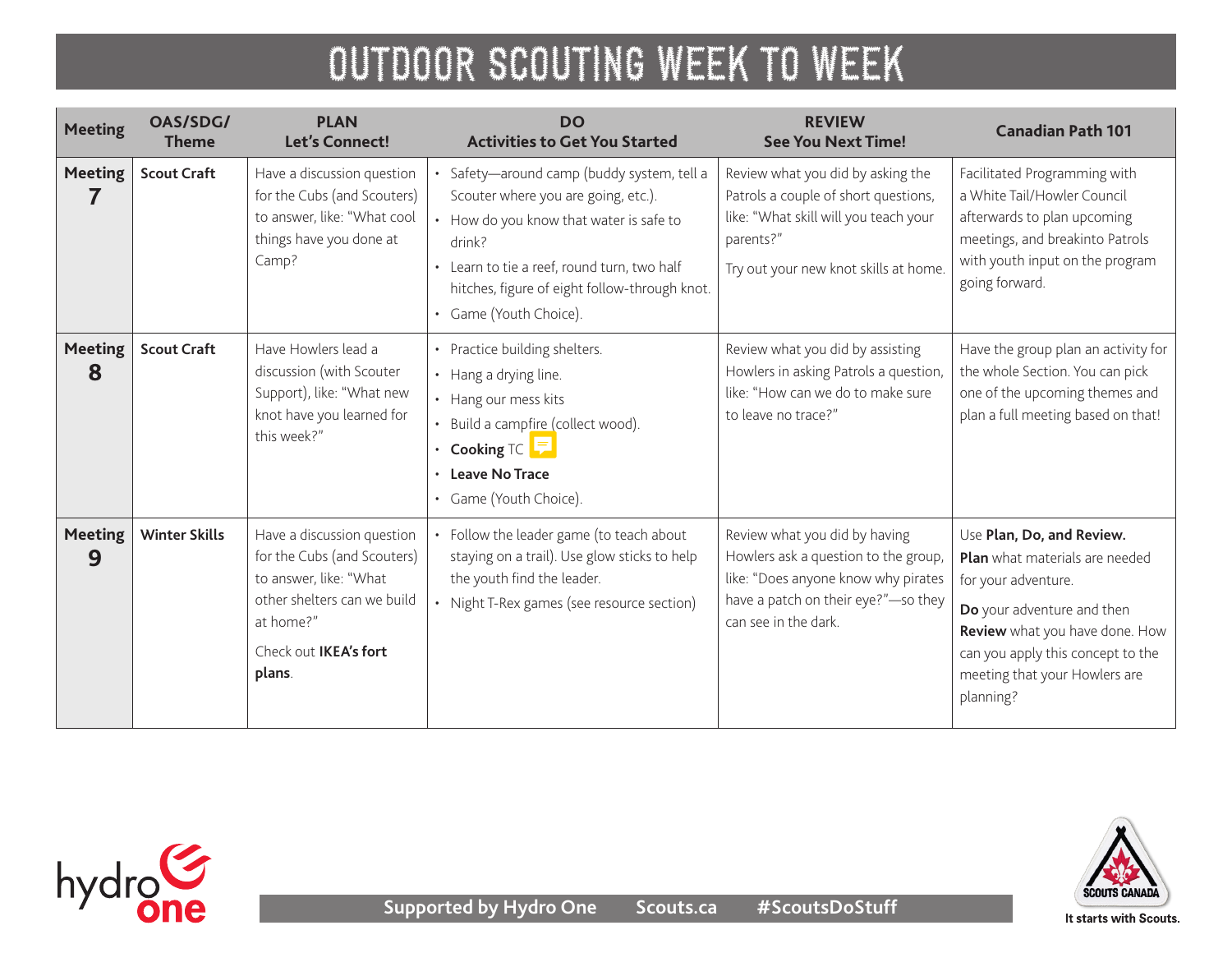| <b>Meeting</b>       | OAS/SDG/<br><b>Theme</b> | <b>PLAN</b><br><b>Let's Connect!</b>                                                                                                                              | <b>DO</b><br><b>Activities to Get You Started</b>                                                                                                                                                             | <b>REVIEW</b><br><b>See You Next Time!</b>                                                                                                       | <b>Canadian Path 101</b>                                                                                                                                                                                                                           |
|----------------------|--------------------------|-------------------------------------------------------------------------------------------------------------------------------------------------------------------|---------------------------------------------------------------------------------------------------------------------------------------------------------------------------------------------------------------|--------------------------------------------------------------------------------------------------------------------------------------------------|----------------------------------------------------------------------------------------------------------------------------------------------------------------------------------------------------------------------------------------------------|
| <b>Meeting</b><br>10 | <b>Winter Skills</b>     | Have Howlers lead a<br>discussion with a question<br>for their Patrols, like:<br>"What is one thing that<br>you brought that helps you<br>keep warm?"             | • What should I wear when I'm outside in the<br>cold?<br>• What sort of food should you eat when out<br>in the cold?<br>• How do I stop my water bottle freezing<br>when it is cold?<br>• Game (Youth Choice) | Review what you did by having<br>Howlers ask the group a question,<br>like: "What was something you<br>learned that you didn't already<br>know?" | Facilitated Programming with a<br>Howler Council afterwards to plan<br>upcoming meetings, and break<br>into Patrols with youth input on<br>the program going forward.                                                                              |
| <b>Meeting</b><br>11 | <b>Winter Skills</b>     | Have Howlers lead a<br>discussion (with Scouter<br>Support), like: "What snack<br>have you brought to help<br>you have lots of energy for<br>your hike?"          | • Go for a hike around your park or meeting<br>place.<br>• Try some Sky Gazing.                                                                                                                               | Review what you did by assisting<br>Howlers in asking a question to<br>Patrols, like: "Did the cold make it<br>harder or easier to hike?"        | Have the group plan an activity for<br>the whole Section-you can pick<br>one of the upcoming themes and<br>plan a full meeting based on that!                                                                                                      |
| <b>Meeting</b><br>12 | <b>Winter Skills</b>     | Have Howlers lead a<br>discussion with a question<br>for their Patrols, like: "What<br>outdoor activities have you<br>done with your family in<br>the last week?" | Build something out of snow<br>(e.g., a snowman, a fort, etc.).<br>Paper Snowball Fight.<br>• Go for a bike ride.<br>Build temporary shelters.<br>Game (Youth Choice).                                        | Review what you did by having<br>Howlers ask a question to the group,<br>like: "What did you enjoy about<br>tonight?"                            | Plan-Do-Review<br>Use Plan, Do, and Review to plan<br>what you are going to build as a<br>Pack.<br>Do your adventure and then<br>Review what you have done. How<br>can you apply this concept to the<br>meeting that your Howlers are<br>planning? |



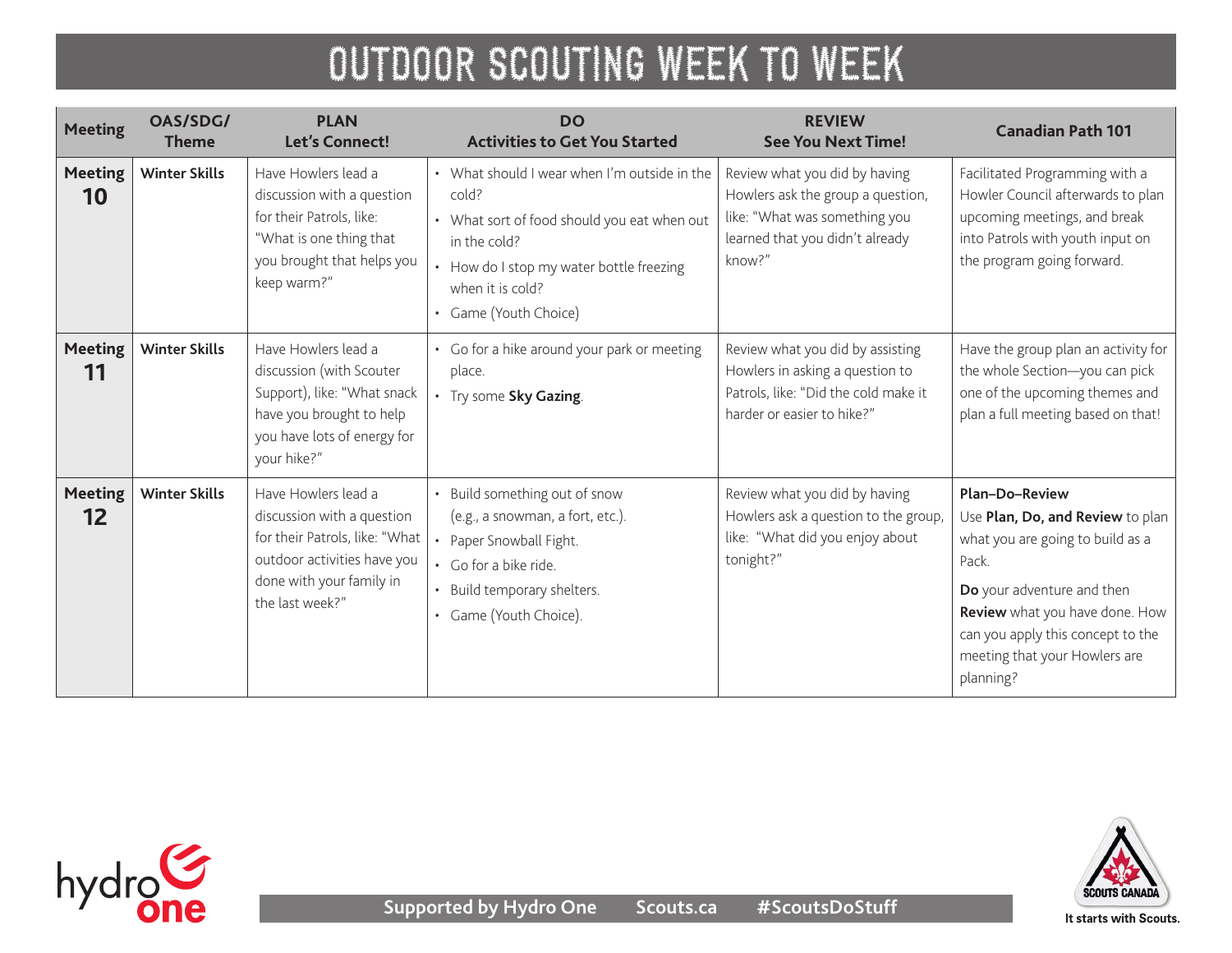| <b>Meeting</b>       | OAS/SDG/<br><b>Theme</b> | <b>PLAN</b><br><b>Let's Connect!</b>                                                                                                                                 | <b>DO</b><br><b>Activities to Get You Started</b>                                                                                                                                                            | <b>REVIEW</b><br><b>See You Next Time!</b>                                                                                                              | <b>Canadian Path 101</b>                                                                                                                                                              |
|----------------------|--------------------------|----------------------------------------------------------------------------------------------------------------------------------------------------------------------|--------------------------------------------------------------------------------------------------------------------------------------------------------------------------------------------------------------|---------------------------------------------------------------------------------------------------------------------------------------------------------|---------------------------------------------------------------------------------------------------------------------------------------------------------------------------------------|
| <b>Meeting</b><br>13 | <b>Winter Skills</b>     | Have Howlers lead a<br>discussion with a question<br>for their Patrols, like:<br>"What are the different<br>types of helmets that you<br>use when doing activities?" | • Go sledding or tobogganing<br>(remember to keep <b>head safety</b> in hind).<br>• Do a good turn or a random act of<br>kindness.<br>Build igloos (see below).<br>• Learn some Inuit/ First Nations' games. | Review what you did by having<br>Howlers ask a question to the group,<br>like: "What was your favourite part<br>of this activity? "                     | Facilitated Programming with<br>a White Tail /Howler Council<br>afterwards to plan upcoming<br>meetings, and break into Patrols<br>with youth input on the program<br>going forward.  |
| <b>Meeting</b><br>14 | <b>Winter Skills</b>     | Have a discussion question<br>for the Cubs (and Scouters)<br>to answer, like: "How have<br>you helped your family this<br>week?"                                     | Go skating (Remember to be head safe).<br>Build your own games.<br>Build your own exercise program.                                                                                                          | Review what you did by asking the<br>group a couple of short questions,<br>like: "What did you enjoy doing this<br>week?"                               | Facilitated Programming-let's get<br>on the Canadian Path!                                                                                                                            |
| <b>Meeting</b><br>15 | <b>Party Games</b>       | Have a discussion question<br>within Patrols (and<br>Scouters) to answer, like:<br>"What cool things have you<br>done this week?"                                    | Have a party night (incorporate the youth's<br>favourite games and activities).                                                                                                                              | Review what you did by asking the<br>Patrols a couple of short questions,<br>like: "What was something you<br>learned that you didn't already<br>know?" | Facilitated Programming with<br>a White Tail / Howler Council<br>afterwards to plan upcoming<br>meetings, and break into Patrols<br>with youth input on the program<br>going forward. |



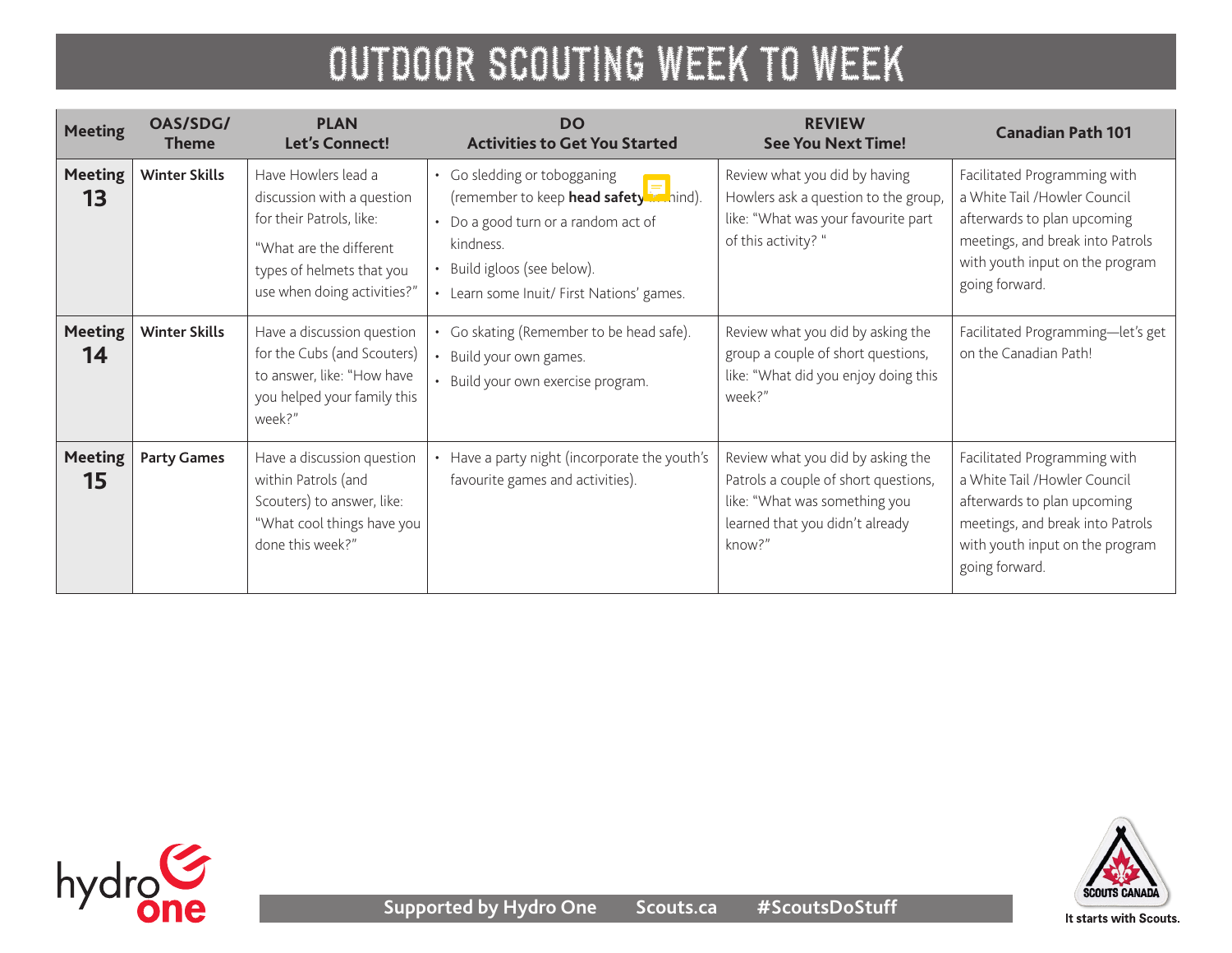All Sections should meet either outdoor or virtually. Currently, indoor meetings are not part of **[Scouts](https://www.scouts.ca/resources/bpp/policies/pandemic-program-modification-standards.html)  [Canada's Pandemic Program](https://www.scouts.ca/resources/bpp/policies/pandemic-program-modification-standards.html)  [& Activity Modifications](https://www.scouts.ca/resources/bpp/policies/pandemic-program-modification-standards.html)  [Standard](https://www.scouts.ca/resources/bpp/policies/pandemic-program-modification-standards.html)**.



Everyone should bring a snack; you will expend more energy keeping warm as the weather cools. For safety, remember to not share food.

### THINGS TO CONSIDER WHILE DOING OUTDOOR MEETINGS



Flashlight/glow stick should be used for evening activities.

 $\Box$ 

Monitor the temperature and change to virtual or daytime weekend meetings if temperatures become too cold.

Youth will not be able to stay at the meetings if they are sick or are not dressed for the weather (be aware that lowincome families may not have everything their child needs).



Make sure all youth have been to the bathroom before coming to the meeting. Toilet facilities may not be available and Scouters cannot take children to the bathroom.

This prescriptive at the beginning but moves to youth-led as you go. Use youth input as much as possible.



If it is impossible to do the meeting outdoors, take the meeting online. Many of the activities listed can be done both outdoors and virtually. The youth can participate with their own family; e.g., have a sleepover at home (check in online at certain points throughout the day and do activities with the Scouters).



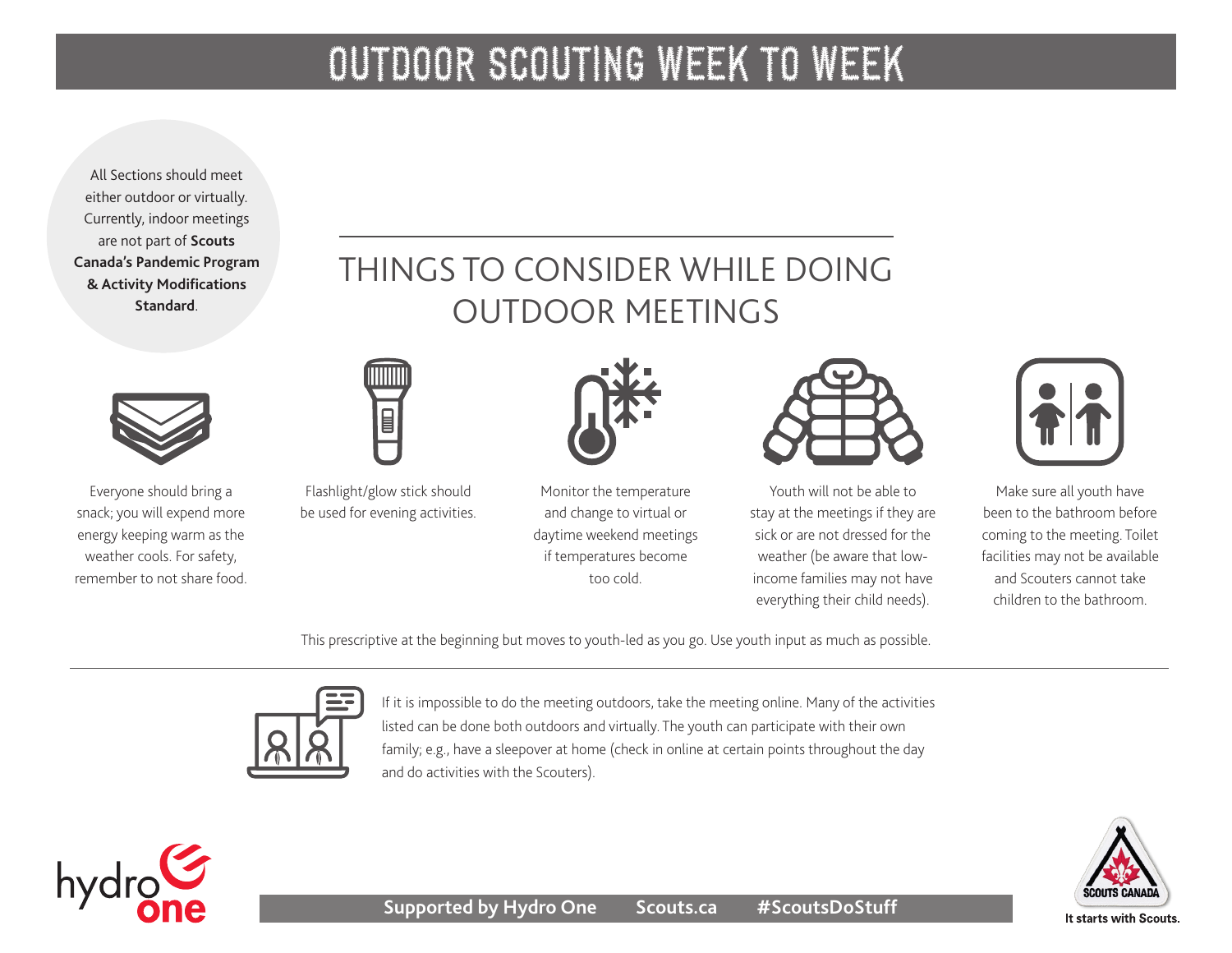### **Meeting with Howler's Council**

After your regular meeting, you should consider running a short meeting with your Howler's Council. Your Howlers are your 10-year-old (Grade 5) Cubs. If you only have one or two Howlers, you could consider inviting a couple of responsible younger youth to the meeting.

During the meeting, you can discuss forming Lairs if your Pack does not already have them, or how they can be used during Outdoor meetings if your Pack already uses the Howler system.

- Lairs are small teams of six to eight Cubs of mixed ages and experience levels. Each Howler should have one or two Howlers who will act as leaders for the Lair.
- Lairs are a great way to have smaller meetings or adventures, and to allow all Cubs to take a turn speaking and taking a leading role during adventures.

This meeting is also a good time to talk to the Howlers about upcoming meetings—what activities would they like to do? How would they like the meetings to run (in Lairs, as a Pack, etc.)?

Have the Howlers plan some discussion questions for next week's meeting. If possible, meet in Lairs the following week and have the Howlers take a leading role in running discussions and activities. Plan for the following week by having the Howlers help select a skill to teach or learn at the next meeting. Each Howler can learn their own skill, or everyone can learn the same skill. Work with the Howlers to brainstorm a list of supplies each person will need so that you can ask the Cubs (and parents) to gather the supplies ahead of your next meeting.

#### **Using Lairs**

Lairs are a great way to get the Cubs engaged in programming—some Cubs may not be comfortable sharing their voice in a larger group but may be more comfortable sharing in a smaller group, like a Lair.

Lairs allow for different voices to be heard, and for more Cubs to take on leadership roles. Lairs encourage sharing and teamwork and are a key part of Section programming.

Even if you meet as a Pack, meeting in Lairs at the beginning of a Pack meeting (this is easier during in-person meetings), is a great way to start the night. Cubs can use their Lairs to take attendance, gather dues, and get ready for that week's meeting. During Outdoor Cubbing, they can be a great way to break into smaller groups for activities, as well as to gather feedback.

#### **Plan, Do, Review**

Plan, Do, Review is a fundamental part of the Canadian Path. It helps to ensure that youth are getting the most out of every adventure. Having youth be part of the planning process for adventures helps them to engage with the adventure and helps to ensure that the adventure is something that they are passionate and excited about. Reviewing after adventures helps to keep youth engaged with their adventure and helps to direct future adventures.

Plan, Do, Review doesn't have to be a long or boring process. Getting youth engaged by asking questions is an easy way to start the process—what would they like to do? What supplies will they need? Reviewing can also be a fun game, whether you throw a ball with questions on it, ask youth to draw out their answers, or have youth act out their favourite and least favourite parts of an adventure.

As part of your outdoor meetings, you have already been doing elements of Plan, Do, Review, but giving them names (e.g., "It's time to make our plan for tonight—what will we be doing?" "Let's review tonight's meeting.") helps to reinforce the different steps and helps youth to be conscious about each stage.

#### **SAGA Adventures**

Saga Adventures build on a theme from one week to the next, building skills as the youth go.

#### For example:

#### **Pirates**

Treasure map reading  $\rightarrow$  scavenger treasure hunt  $\rightarrow$  knot tying  $\rightarrow$  a scout craft flagpole  $\rightarrow$  build your own pirate ship  $\rightarrow$  race your pirate ship

#### **Ancient Times**

Making your toga  $\rightarrow$  knot tying  $\rightarrow$  lashing skills  $\rightarrow$  build a chariot  $\rightarrow$  chariot racing

You can also use this for lots of different themes. Your only limit is your imagination!

Look at those big adventures and work backwards to ensure that the youth builds the skills needed to accomplish the adventure at the end.



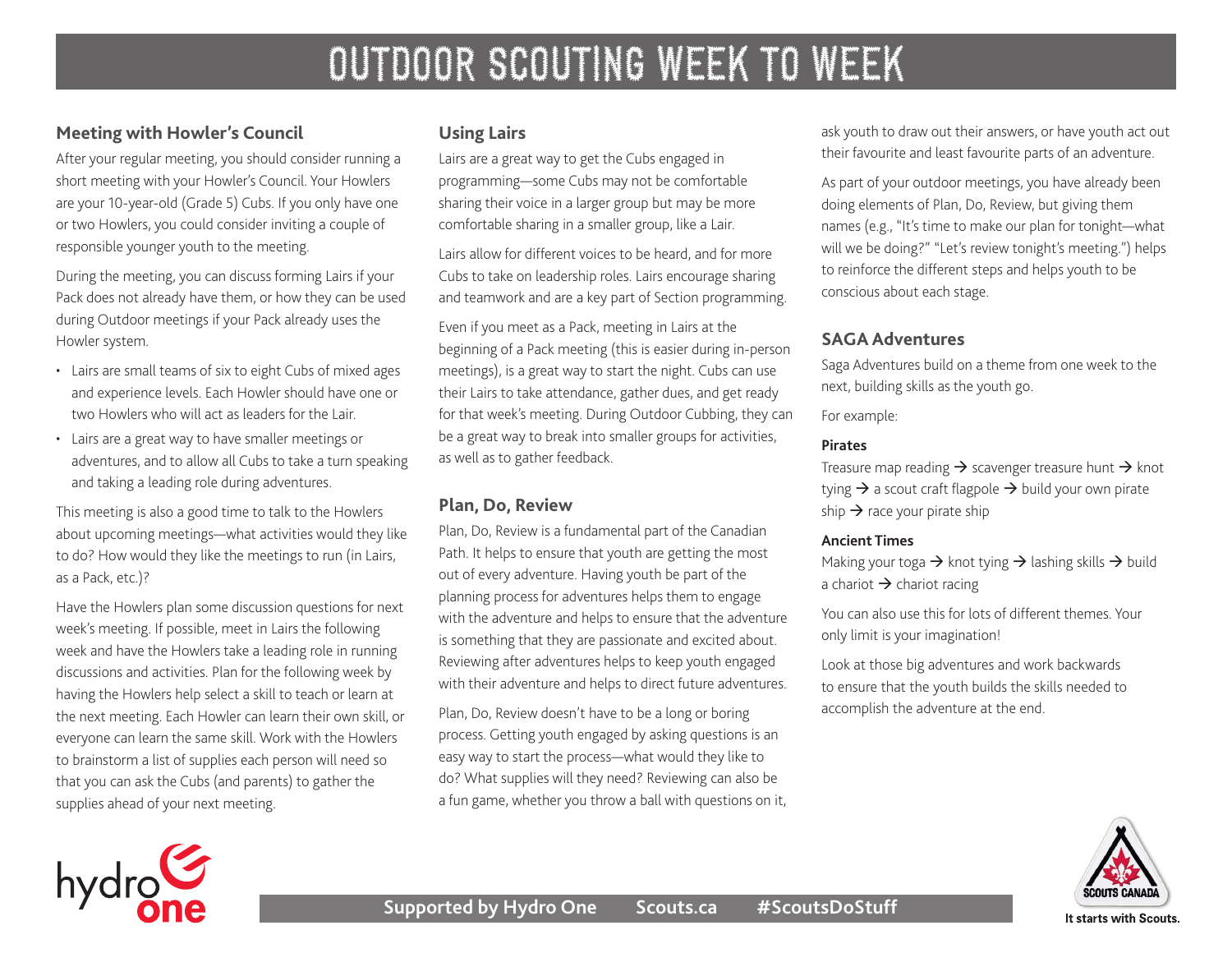### SOME SUGGESTED ACTIVITIES YOU MAY WANT TO DO

### **Some suggested OAS/SDG/Themes you may want to use**

- SDG #3-Good Health Halloween and Well Being • Christmas Party
- SDG #15-Life on Land Thanksgiving
- $\cdot$  SDG #14-I ife Below **Water**
- Emergency Skills OAS
- Vertical Skills OAS
- Scout Craft OAS

### **Some Suggested Gathering Games**

- **[Extreme Four](http://greatcampgames.ca/wall-to-wall-games/extreme-4-corners/)  [Corners](http://greatcampgames.ca/wall-to-wall-games/extreme-4-corners/)**
- **[Compass](http://greatcampgames.ca/wall-to-wall-games/compass/)**
- **[Red Light, Green](http://greatcampgames.ca/active-games/red-light-green-light/)  [Light](http://greatcampgames.ca/active-games/red-light-green-light/)**
- **[Scream-a-Thon](http://greatcampgames.ca/active-games/scream-thon/)**
- **[Circle Pass](http://greatcampgames.ca/active-games/circle-pass/)**
- **[Graveyard](http://greatcampgames.ca/active-games/graveyard/)**
- **[Ducks in Pond](http://greatcampgames.ca/active-games/ducks-in-pond/)**
- **[Animal Kingdom](https://www.asphaltgreen.org/blog/rep-game-of-the-month-animal-kingdom)**
- Simon Says • **[All My Neighbours](https://www.asphaltgreen.org/blog/rep-game-of-the-month-all-my-neighbors)**
- What's the Time,
- Mr. Wolf?
- 
- - Mafia/Werewolf
	-
	-
	-
	- Wax Museum

**Some Suggested Active Games**

• **[Good Health and](https://asphaltgreen.org/blog/rep-game-fitness-relay)  [Wellbeing Relay](https://asphaltgreen.org/blog/rep-game-fitness-relay)** • **[Show Me Your Moves](https://asphaltgreen.org/blog/rep-game-show-me-your-moves)** • **[Name and Motion](https://asphaltgreen.org/blog/rep-game-name-and-motion/)** • Scavenger Hunts

- **[Body, Eyes, Mouth](http://greatcampgames.ca/active-games/body-eyes-mouth/)** • **[Animal Relay](https://asphaltgreen.org/blog/rep-game-animal-relay/)**
- **[Ducks and Cows](http://greatcampgames.ca/silly-games/ducks-cows/)**
- **[Ghosts](http://greatcampgames.ca/silly-games/ghosts/)**
- **[Copycat](http://greatcampgames.ca/silly-games/copy-cat/)**
- **[Mission Impossible](http://greatcampgames.ca/special-games/mission-impossible/)**
- **[Paper Plane Contest](http://greatcampgames.ca/craft-games/paper-airplane-contest/)**
- **[Giant Hopscotch](http://greatcampgames.ca/craft-games/giant-hopscotch/)**
- **[Giant Board Game](http://greatcampgames.ca/special-games/giant-board-game/)**

### **Some Suggested Quiet Games**

- **[Owl Club](http://greatcampgames.ca/tricky-games/owl-club/)**
- **[Two Truths and a Lie](http://greatcampgames.ca/circle-games/two-truths-lie/) [High, Low, Yo](https://asphaltgreen.org/blog/rep-game-ah-so-co)**
- **[Sausage](http://greatcampgames.ca/silly-games/sausage/)**
- **[Pterodactyl](http://greatcampgames.ca/silly-games/pterodactyl/)**
- 
- Never Tell a Secret
- Wink Murder
- Charades
- 
- **Some Suggested Questions to Ask for Discussion Time**
- How can we all stay safe?
- How can we make sure that no one gets lost in the park?
- What is your favourite activity to do at the park?
- What do you think it would be like living under water?
- What cool things have you done at camp?
- What new knot have you learned this week?
- What other shelters can we build?
- What is one thing that you have brought that helps us keep warm?
- What snack did you bring to help you have lots of energy for your hike?
- What outdoor activities have you done with your family this week?
- What are different types of helmets you can use?
- How have you helped your family this week?
- What cool things have you done this week?





- **[Storytellers](https://asphaltgreen.org/blog/rep-game-storytellers/)**
- **[Alien, Tiger, Cow](https://asphaltgreen.org/blog/rep-game-alien-tiger-cow/)**

• **[Whoosh](https://asphaltgreen.org/blog/rep-game-whoosh/)**

• Foot Golf

• Squirt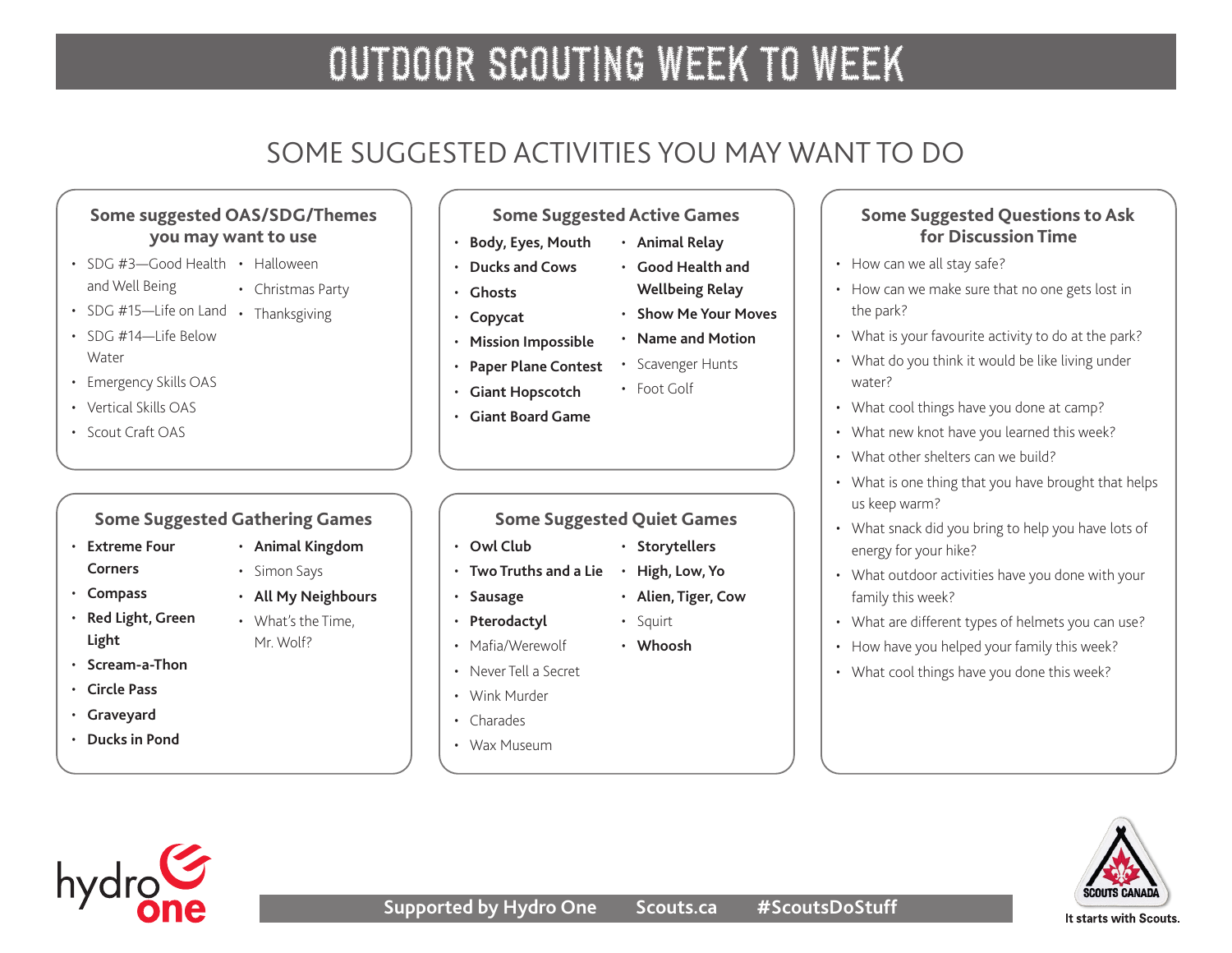

### SOME SUGGESTED ACTIVITIES YOU MAY WANT TO DO

### **Outdoors and Virtual Activities**

These activities may need some help from parents.

- Design the Section Code of Conduct including social distancing rules.
- **[Delicious and Nutritious](https://www.scouts.ca/resources/activity-finder/activity-finder/delicious-and-nutritious.html)**
- Look after a garden plot (it could be an area at your meeting spot or it could be a Community Garden).
- Prepare a garden for winter.
- Container gardens
- Build composters.
- Sit-and-listen activity
- **[That's a Stretch](https://www.scouts.ca/resources/activity-finder/activity-finder/thats-a-stretch.html)**
- Cloud watching
- Fire building
- Stove cooking
- Chalk obstacle courses
- Practice handwashing if you have facilities to do so.
- Build bird/**[bat boxes](https://www.scouts.ca/resources/activity-finder/activity-finder/build-bat-boxes.html)**.
- Talk about the buddy system and the safety requirements when we are outside (e.g., tell an adult where you are going).
- Learn about first aid and treat some minor injuries on a stuffy friend.
- Build your own first aid kit.
- Practice calling 911.
- Learn about the Hug-a-Tree program.
- Learn to identify trees with leaves and when they lose them.
- Have Search and Rescue or PADS visit.
- Have a safety moment about different climbing terrains.
- Learn sign language.
- Build towers.
- **[Water Filter](https://www.scouts.ca/resources/activity-finder/activity-finder/water-filter.html)**
- **[Oil Spill Experiment](https://www.scouts.ca/resources/activity-finder/activity-finder/oil-spill-experiment.html)**
- Safety—around camp (buddy system,
	- tell a Scouter where you are going, etc.).
- How do you know that water is safe to drink?
- Learn to tie a reef, round turn, two half hitches and a figure of eight followthrough knot.
- Practice building shelters.
- Hang a drying line.
- **[Leave No Trace](https://www.leavenotrace.ca/home)**.
- Have a party night.
- Adopt a Tree.
- **[Fishing for Fun!](https://www.scouts.ca/resources/activity-finder/activity-finder/fishing-for-fun.html)**
- Urban hike
- Bike ride
- Tree climbing
- Play Watermelon Search and Rescue (See resource below).
- Cross country skiing
- Animal tracking
- **Germ tag** (if you don't touch)
- Park/town/area/ shoreline clean-up
- **[Be Bird Safe](https://www.scouts.ca/resources/activity-finder/activity-finder/be-bird-safe.html)**
- **[Birds of a Feather](https://www.scouts.ca/resources/activity-finder/activity-finder/birds-of-a-feather.html)**
- **[Helping Habitats](https://www.scouts.ca/resources/activity-finder/activity-finder/helping-habitats.html)**
- Have a campfire and talk about safety around campfires and wildlife.
- Build model rockets.

### **Virtual Activities**

- Virtually visit the International Space Station.
- Kahoot quiz



### **Outdoor Activities**

- Outdoor Olympics
- **[Playground Workout](https://www.scouts.ca/resources/activity-finder/activity-finder/the-playground-workout.html)**
- Visit a playground, making sure to disinfect first.
- Learn to put on a climbing harness.
- Build a campfire.
- Follow-the-leader game (to teach about staying on a trail). Use glow sticks to help the youth find the leader.
- Night T-Rex games (see resource section below)
- Go for a hike around your park or meeting place.
- Try some **[Sky Gazing](https://www.scouts.ca/resources/activity-finder/activity-finder/stargazing.html)**.
- Build something out of snow (e.g., a snowman, a fort. etc.).
- Paper Snowball Fight.
- Go sledding or tobogganing.
- Go skating.







It starts with Scouts.

**SCOUTS CANAL** 

- -
	-
	-
	-
	-
- **[Citizen Scientist](https://www.scouts.ca/resources/activity-finder/activity-finder/citizen-scientist.html)** • Practice signaling outdoors.
	-
-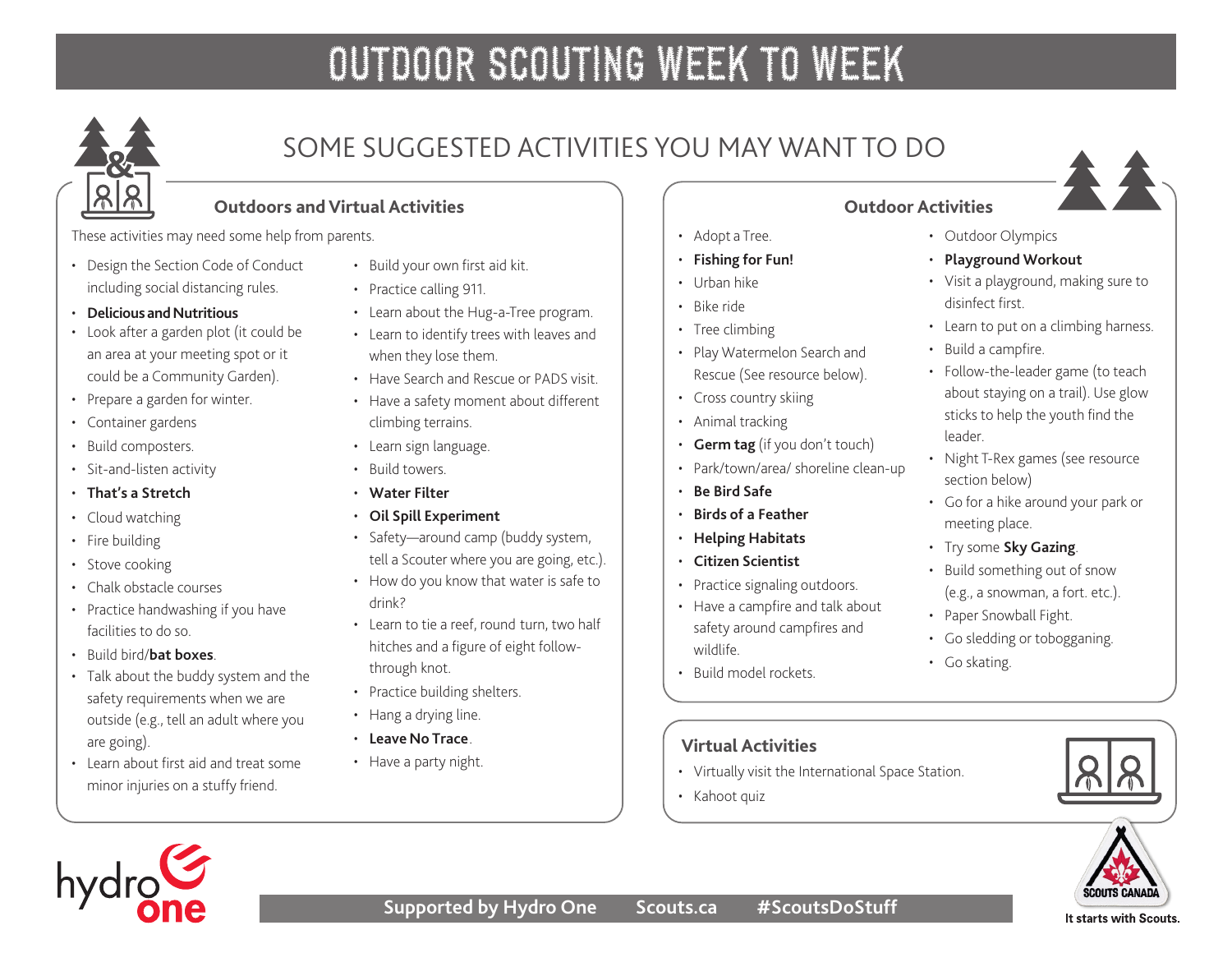### **Some Suggested Questions to Ask for Review Time**

- What can we do to stop spreading germs?
- What do birds do to help themselves stay warm?
- What do you think is important to remember when being outside?
- Why is it important to stay with a tree when you are lost in the woods?
- Did you learn something new today?
- How can we make sure that our water is clean for every creature on our planet?
- What skills can you teach your parents?
- How can we make sure to leave no trace?
- Does anyone know why pirates wear a patch over one eye?
- What is something you learned that you didn't know already?
- Did the cold make it harder or easier to hike?
- What did you enjoy about tonight?
- What did you enjoy doing this week?

### **Some Other Tips and Hints**

Try having a weekly challenge that can be done during the week and doesn't require any technology to do.

- Maybe have a Community Guest show up, e.g., a fireman, police officer, mayor, dentist, etc. Bring in subject matter experts to engage the youth.
- Get up and move; have a dance party.
- Have a joke night.
- Do a craft together.
- Have a sleepover/campfire.
- Build your own story or song.
- Bake some cookies.
- Build and race your Kub Kars.
- Have a crazy hair day/ wacky clothes day

#### **Related Resources**

- **[Online meeting safety tip](https://scoutsca.s3.amazonaws.com/2020/04/virtual-scouting-safety.pdf)**
- **[Guide to Personal Achievement Badges](https://www.scouts.ca/scoutinglife/wp-content/uploads/bs/bs-pab-guide.pdf)**
- **[Personal Achievement Badge template](https://scoutsca.s3.amazonaws.com/2019/02/cs-pab-template.pdf)**
- **[A Guide to PABs for Parents](https://scoutsca.s3.amazonaws.com/2019/02/guide-to-pab-for-parents.pdf)**
- **[Guide for badge mentors](https://scoutsca.s3.amazonaws.com/2019/01/st-pdr-guide-for-badge-mentors-pab.pdf)**
- **[How do I Support PABs?](https://scoutsca.s3.amazonaws.com/2019/02/guide-to-pab-for-parents.pdf)**
- **[Outdoor Adventure Skills](https://www.scouts.ca/programs/canadian-path/about/outdoor-adventure-skills.html)**
- **[Woggle resources](https://www.scouts.ca/news-and-events/newsletter-archives.html)**
- **[Scouting at Home resourc](https://www.scouts.ca/news-and-events/newsletter-archives.html)**es
- **[PAB Portal](https://www.scouts.ca/programs/canadian-path/personal-achievement-badges/overview.html)**



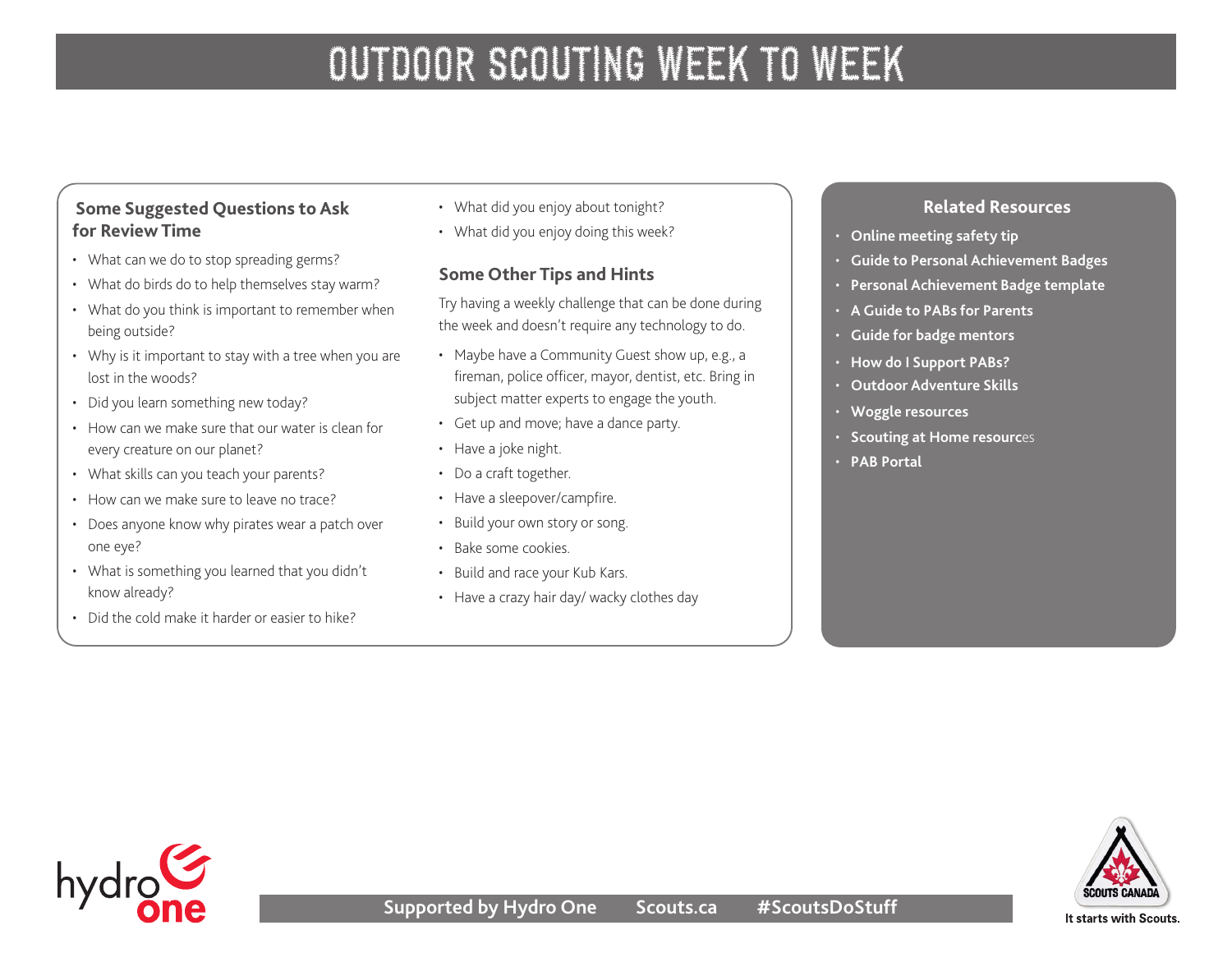### **Night T-Rex Games**

- Set up stations around the park.
- Do some simple games that are tricky in the dark; e.g., putting on a hat and scarf using kitchen mitts, stringing Cheerios onto uncooked spaghetti, throwing rings over pylons, beanbag toss etc.
- The activities should be done without flashlights so that the youths' eyes get used to seeing in the dark. Flashlight can be used between stations.

### **Watermelon Search and Rescue**

- Hide a watermelon.
- Have the Cubs try to find it.

### **Charades**

- One at a time, participants get up and act out a word, title, or phrase. With older youth, you can have them help create a list of different things, but younger youth may need help.
- To keep things safe and distanced, you can have a Scouter hold up a piece of paper with the word on it, so that the player knows what to act out.

### **Sit and Listen**

- Youth sit quietly on their own and listen to all the sounds around them.
- Watch for any animals/insects.
- Take in the environment.
- Return to the Howler and discuss what you saw.

# hydro

### **Build Igloos**

- Fill milk jugs with water and freeze.
- Using the frozen blocks, build an igloo.

### **Mafia/Werewolf**

- Have everyone sit in a circle, six feet apart. Everyone closes their eyes.
- The storyteller will then select the Mafia members by tapping them with their foot. Typically, in a group of 8–10 people, you will have three Mafia members, but you can adjust as you wish.
- The Mafia members are then asked to lift their heads and point at who they wish to kill. The Mafia may only kill one person per night and must come to an agreement about who to kill.
- The Mafia members close their eyes, and then everyone opens their eyes.
- The storyteller then regales the villagers with the tale of what happened the previous night and reveals who has died.
- Everyone (villagers and the Mafia members who are pretending to be villagers) must then decide who they would like to nominate as a member of the Mafia. They must vote on who they think is a member of the Mafia, and the person with the most votes is out of the game – they then reveal their role (Mafia or villager).
- The game then continues through the same process (Mafia selecting someone to kill, then everyone voting on who they think is a Mafia member) until all of the Mafia members have been caught, or all of the villagers are out of the game.
- Werewolf is played in the same way, but rather than the Mafia, the villagers are competing against werewolves.

Werewolf also has more special roles that can be used, which can be good for bigger groups, or older groups that find Mafia too simple. The roles are assigned by the storyteller in the same way that the Mafia/werewolves are chosen (announce which role is being picked, then gently tap the person with your foot).

- The different roles wake up at different points in the night after the werewolves and may choose to use their powers if they wish. While each role is using their power, everyone else should have their eyes closed.
- **• Optional roles for Werewolf:** 
	- Seer/All-Seeing Eye: Each night, the Seer may point to one person to have that person's role revealed to them. The storyteller can say aloud what that person's role is so that everyone can hear, but only the Seer can see who it is.
	- Witch: The witch has two potions, each of which can be used once per game—a kill potion and a save potion. After the werewolves have selected their victim for the night and have gone back to sleep (closed their eyes), the witch is asked to open her eyes. The storyteller will point out who the werewolves' intended victim is, and the witch can give a thumbs up or thumbs down for whether they would like to use their save potion. Once per game, they can also select someone to use their kill potion on.
	- Hunter: When the hunter is killed (either by the werewolves, witch or a vote of the citizens), they shoot one arrow out at a person of their choosing (they can say who they are aiming at aloud after their death has been revealed). The person hit with the arrow is killed.



### **Supported by Hydro One Scouts.ca #ScoutsDoStuff**